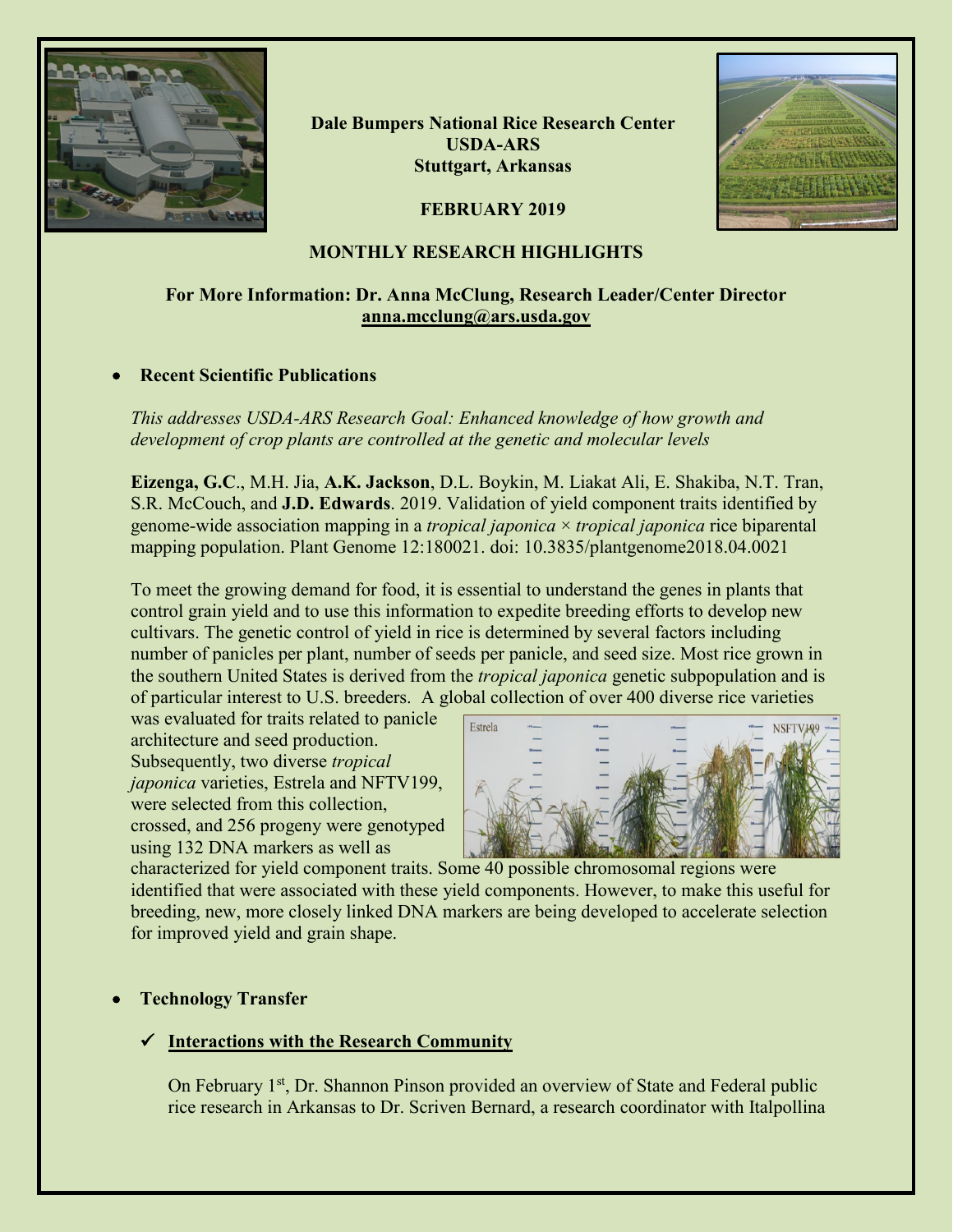USA, Inc., a company headquartered in Anderson, Indiana, which produces organic fertilizers, biostimulants and beneficial microbials. Dr. Pinson facilitated connecting Dr. Bernard with Dr. Jarrod Hardke, a University of Arkansas Extension Scientist, and plans were made to begin collaborative research in the summer 2019.

On February 6-8th, Dr. Ming-Hsuan Chen and Mr. Jace Everette provided training and detailed protocols on rice grain quality analysis to a visiting Ph.D. student from Texas A&M University.

On February 18<sup>th</sup>, Dr. Anna McClung was contacted by a research/extension agent at University of Massachusetts working with cranberry farmers interested in rice being used as an alternative crop. Dr. McClung provided suggestions of possible rice varieties for growing.

On February 19th, Dr. Yulin Jia provided one isolate of the sheath blight pathogen to a researcher at Louisiana State University in Baton Rouge, LA to study disease suppression in rice by varying nutrient regimens.

The  $39<sup>th</sup>$  meeting of the Rice Crop Germplasm Committee (CGC) was held on Feb.  $20<sup>th</sup>$ as a virtual meeting. This is one of 42 CGCs that provides an opportunity for researchers and private industry to interact with the National Plant Germplasm System (NPGS) in regards to crop germplasm issues. Reports were given by five ex-officio members involved with these activities, Drs. Peter Bretting, Gary Kinard, Harold Bockelman, Martha Malapi-Wight and Anna McClung, all with ARS. Report highlights were: 29 accessions, including 25 weedy red rices, were added to the NSGC collection; efforts are underway to identify an endornavirus found in 18 accessions imported from Trinidad; interviews for the rice curator position at Stuttgart were underway; and the GSOR (*Genetic Stocks-Oryza*) now holds 37,942 accessions with 176 orders being filled in 2018. Dr. Jack Okamuro led a discussion on managing rice accessions that were gene edited or had genetically modified (GMO) traits, if such accession(s) are contributed to the NPGS rice collection in the future.

During February 21 – 25, Dr. Shannon Pinson provided advice on methods for selecting rice for improved milling quality to Dr. Ken Foster, managing owner of Kennan Corporation, a private crop breeding company headquartered in Davis, CA. Dr. Foster will use this information to select rice cross-parents that allow for efficient breeding strategies to be used for the development of a rice variety with novel cooking attributes combined with increased resistance to grain fissuring and plant lodging.

On February 25-26th, Drs. Jeremy Edwards and Yulin Jia attended the 5th Annual Meeting of the Arkansas Bioinformatics Consortium, Bioinformatics in food and agriculture meeting (AR-BIC 2019) organized by Arkansas Research Alliance in University of Arkansas Medical School in Little Rock. Dr. Jia was one of the judges for poster competitions among undergraduate, graduate and postdoctoral research associates. Dr. Edwards presented an invited talk titled "Ricebase: A Web Resource for Rice Breeding and Genetic Discovery."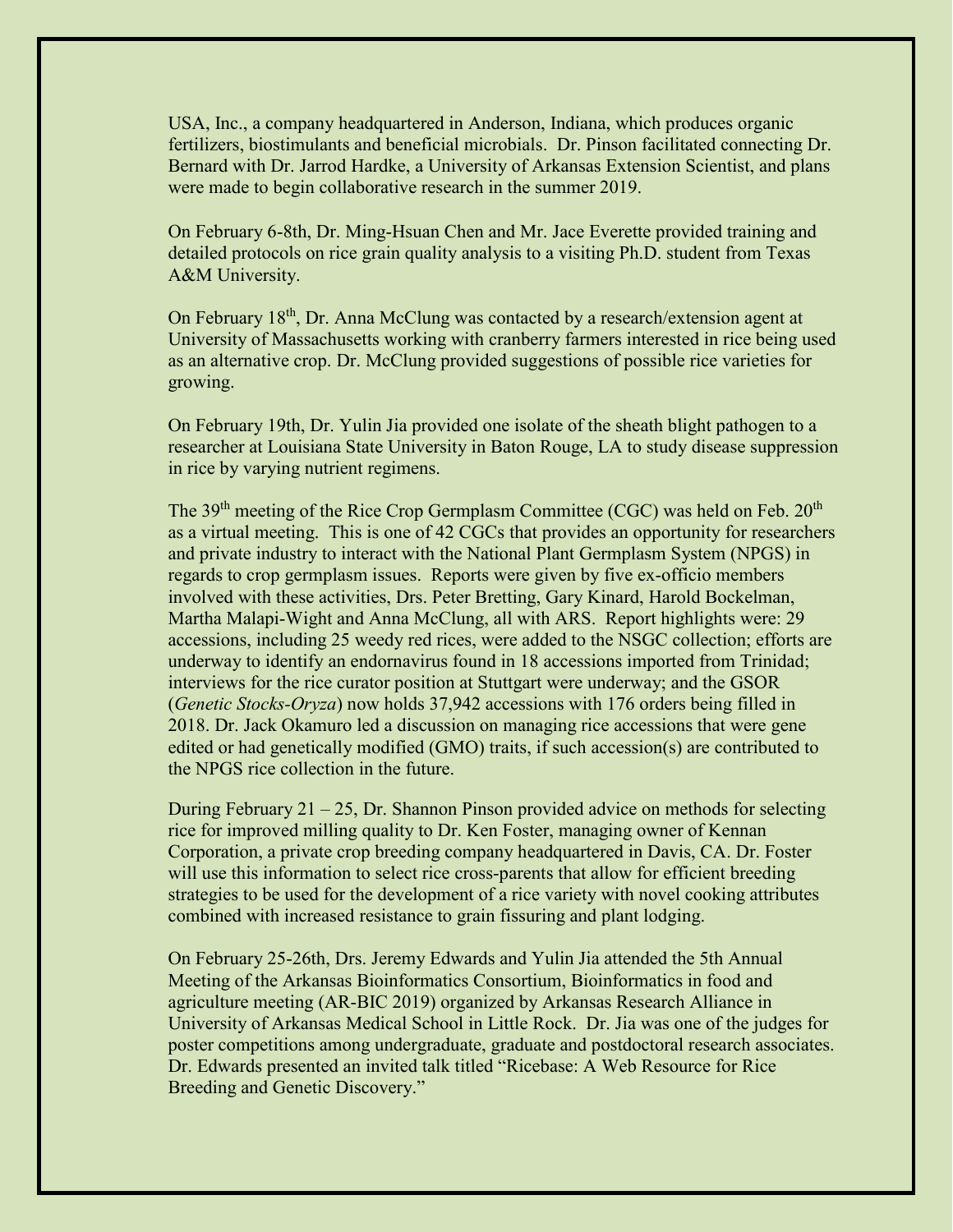# **Rice Germplasm Distributed**

During February, 1,101 rice accessions from the Genetics Stocks *Oryza* (GSOR) collection were distributed to researchers in the United States and Austria.

#### • **Stakeholder Interactions**

A craft beer company in South Carolina contacted Dr. Anna McClung on February 4th about a recommendation for a rice variety that could be used in the malting process.

On February  $7<sup>th</sup>$ , Dr. Anna McClung provided information to an organic seed company regarding specialty rice varieties that may be of interest commercially.

On February 14<sup>th</sup>, Dr. Anna McClung visited with two representatives of an Arkansas company interested in foundation seed production of specialty rice varieties.

### • **Education and Outreach**

On February  $8<sup>th</sup>$ , Dr. Anna McClung served on the graduate committee for Seth Abugho who is a Ph.D. candidate in the Department of Soil and Crop Science at Texas A&M University in College Station, Texas. He is working with Dr. Muthukumar Bagavathiannan, his major advisor, and conducting research on weed suppression in organic rice production systems.

Ms. Emily Sookaserm, high school senior at the Arkansas School of Mathematics, Sciences

and the Arts (ASMSA), presented her Capstone project entitled "Identifying Quantitative Trait Loci for Grain Size and Chalk Content in a Biparental *Tropical Japonica* Rice Mapping Population" at the ASMSA West Central Regional Junior Academy of Science and at the ASMSA West Central Regional Science Fair. She received 2<sup>nd</sup> place in the Plant Science division at both venues and the Arkansas Soybean Science Challenge Student Research Award for the best project supporting Arkansas soybean production and agricultural sustainability, which included a cash award. During the summer of 2018, Emily was mentored by Drs. Ming-Hsuan



Chen and Georgia Eizenga at DBNRRC to conduct the research for her project.